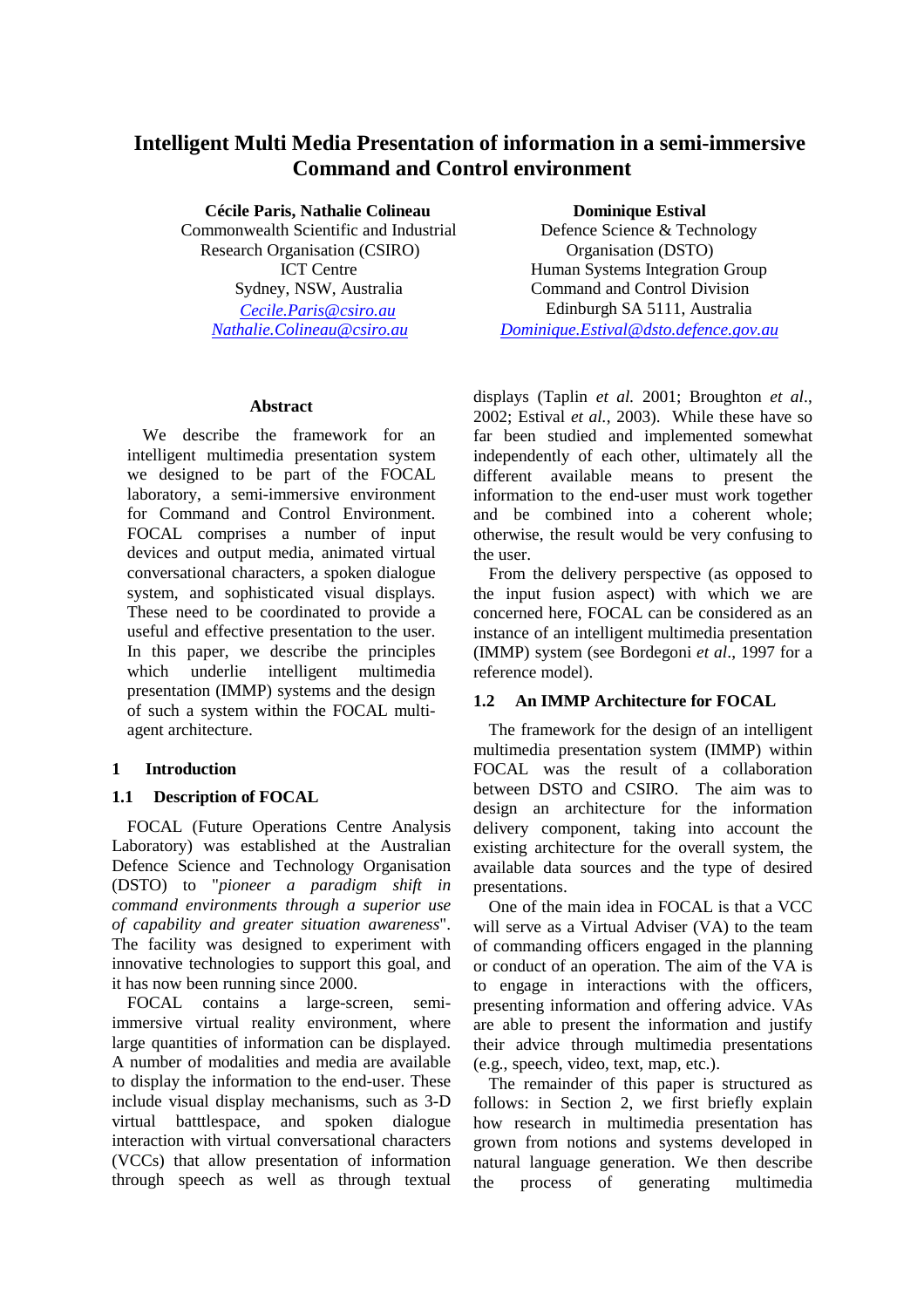presentations, and, in particular, an approach to integrate coherently multimedia content, with examples from the FOCAL scenario. In Section 3 we describe the design for an IMMP architecture based on the reference model for FOCAL. We conclude in Section 4 with a short discussion of the evaluation to be undertaken.

# **2 IMMP Systems**

Intelligent multimedia presentation systems (IMMP) are characterised by their capacity to automate the design of multimedia presentations. IMMP systems typically base their design decisions on explicit representations of diverse knowledge, and combine mechanisms and techniques that select, organise and coordinate relevant information across appropriate media. Such systems present the advantages to be:

- Adaptable and flexible by generating on-thefly multimedia presentations of various combinations of information and media characteristics;
- Consistent by coordinating content within and across media, thus maintaining the coherence of the presentation; and,
- Effective by designing presentations that take into consideration the characteristics of the information source, the task that the users need to perform and the communicative goals to be achieved.

We first provide in Section 2.1 an overview of the principles that have guided the research in multimedia information presentation and describe in Section 2.2 the standard Reference Model for IMMP. We then present the process of generating multimedia presentations proposed by Colineau and Paris (2003), highlighting the main steps. In Section 2.3, we discuss the various issues encountered in integrating information across multiple media and illustrate the approach with an example from the FOCAL scenario.

# **2.1 Background**

Studies in natural language generation have considerably influenced the research directions in multimedia information presentation, in particular on the issues of how to represent the global discourse structure, and how to organise and integrate each source of information in relation to the others. Several important notions have contributed to the progresses made in this domain:<sup>1</sup>

- the notion of discourse structure and the generation of multi-sentential texts, as embodied, for example in (McKeown, 1985a; 1985b; Moore and Paris, 1993);
- the notion of coherence and the rhetorical dependencies between discourse parts, as defined, for example, in Rhetorical Structure Theory (RST) (Mann and Thompson, 1988); and finally,
- the hierarchical planning approach as a means to structure and to represent a discourse goal hierarchy and the relationships between them, as in (Hovy, 1988; Moore and Paris, 1993) inter alia.

Starting from these notions, the generation of multimedia information presentations has been considered by many researchers (e.g., André and Rist, 1990; 1993; Maybury, 1993; Bateman *et al*., 1998; Green *et al*., 1998; Mittal *et a*l., 1998) as a goal-directed activity that starts from a communicative goal (i.e., a presentation intent), which is then further refined into communicative acts. Indeed, based on studies done in linguistics and philosophy (e.g., Austin 1962; Searle, 1969), in discourse (e.g., Grosz and Sidner, 1986) and in text planning (e.g., Hovy, 1988; Arens *et al*., 1993; Moore and Paris, 1993), the multimedia generation community has built on the idea that the internal organisation of a discourse or a presentation is composed of a hierarchy of communicative acts, each act supporting a specific communicative goal that contributes to the whole. It has then extended this principle to multimedia material. Thus, as pointed out by Maybury (1993, p.61):

"*As text can be viewed as consisting of a hierarchy of intentions, similarly, multimedia communication can be viewed as consisting of linguistic and graphical acts that, appropriately coordinated, can perform some communicative goal*".

Consequently, a question arises as to how to coordinate linguistic acts with other forms of expression (picture, graphics, video, etc.), so that the communicative goal is achieved in a coherent and consistent manner.

 $\overline{a}$ 

 $1$  See (Colineau and Paris, 2003) for details.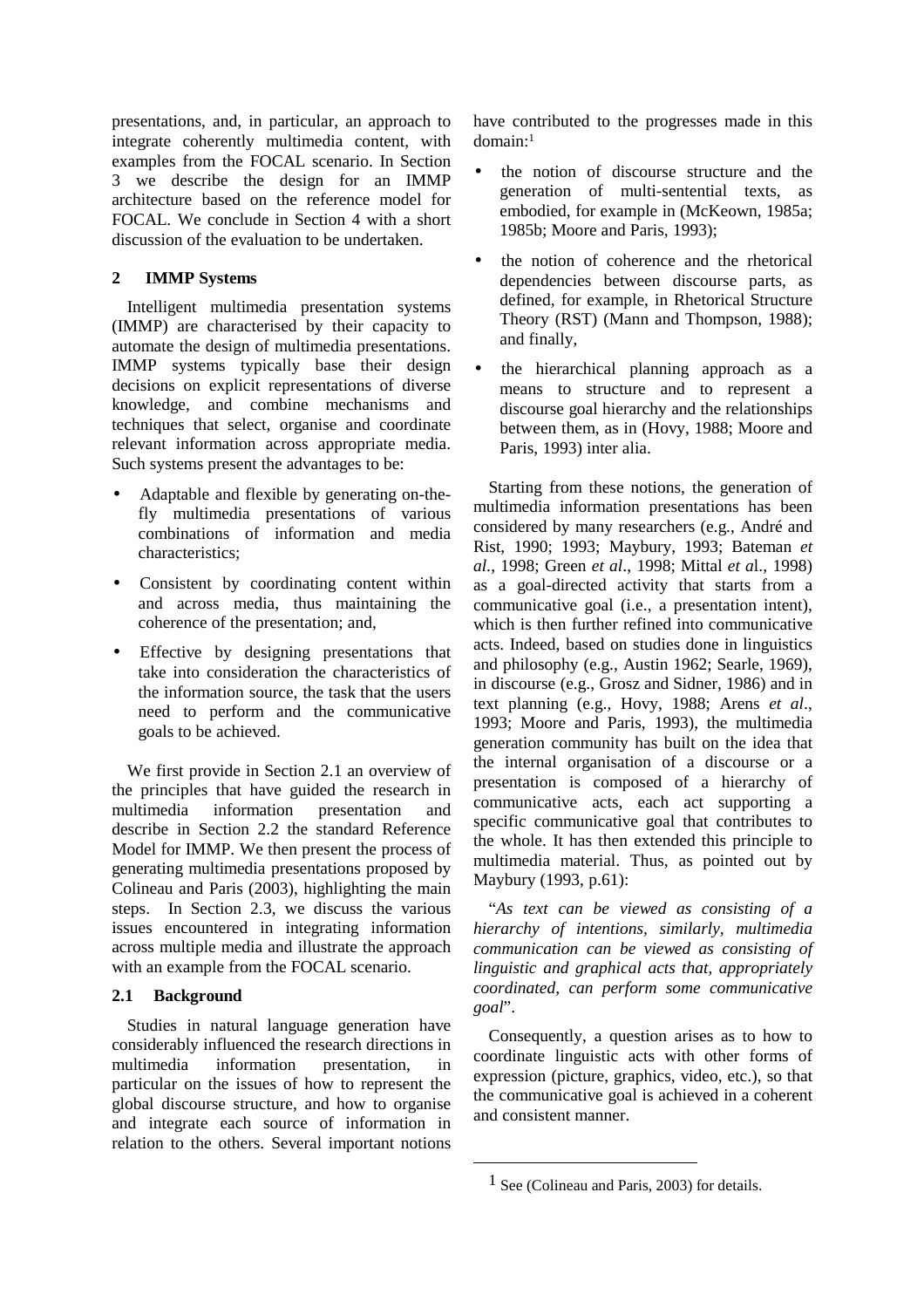### **2.2 A Reference Architecture for IMMP**

In recent years, a standard Reference Model (RM) for IMMP systems has been proposed by Bordegoni *et al*. (1997), aiming at providing a conceptual design of IMMP systems. The architecture is decomposed into five layers as follows:

- § The Control Layer controls the generation process by prioritising the communicative goals to be processed;
- § The Content Layer organises the content and makes explicit the relationships between discourse segments. It selects relevant information and chooses the appropriate modalities and media to be employed to convey the information and best achieve the communicative goals;
- § The Design Layer distributes to dedicated media/modality design modules communicative acts to be encoded. It also determines the spatial and temporal arrangements of media objects in the presentation. The design plan specifications produced for media objects are then passed onto the realisation layer;
- § The Realisation Layer distributes the design plan specifications to dedicated modules for the production of specific media objects. Specifications of displayable media objects with layout prescriptions are finally given to the presentation display layer; and,
- § The Presentation Display Layer combines media objects, defines the document or the display layout and finally delivers the multimedia presentation through specialised media devices. The result is a coordinated fusion of the output of the different devices. Here, Bordegoni *et al.* point out a clear

distinction between the design and the production of media objects and their presentation.

We will not discuss here the Control Layer, as in the FOCAL system it is integrated with the overall dialogue and interaction management process (see Section 3). The other four layers are illustrated in Figure 1 and constitute the actual multimedia generation process.

The main steps that drive the multimedia presentation design are:

- *The content planning*: this stage aims at selecting and organising the content of the presentation. A discourse structure is produced, which makes explicit the role of each piece of content regarding to the whole presentation.
- *The media allocation and content realisation*: this stage aims at specifying how the content should be presented. One has to decide on the best way to realise the content and to combine the different discourse parts in a unified and integrated whole. We group here both the "Design of the presentation structure" and the "Realisation of the media objects"; and
- *The layout planning*: this stage aims at assigning location to content, grouping and aligning element of content to contribute to the legibility and readability of the presentation. For dynamic presentations, there is also a need to program the execution of the presentation, in particular setting the timing of all components.

In this paper, we focus on the content planning stage, but interested readers are referred to (Colineau and Paris, 2003) for details about the other stages.







**Figure 1: Multimedia generation process**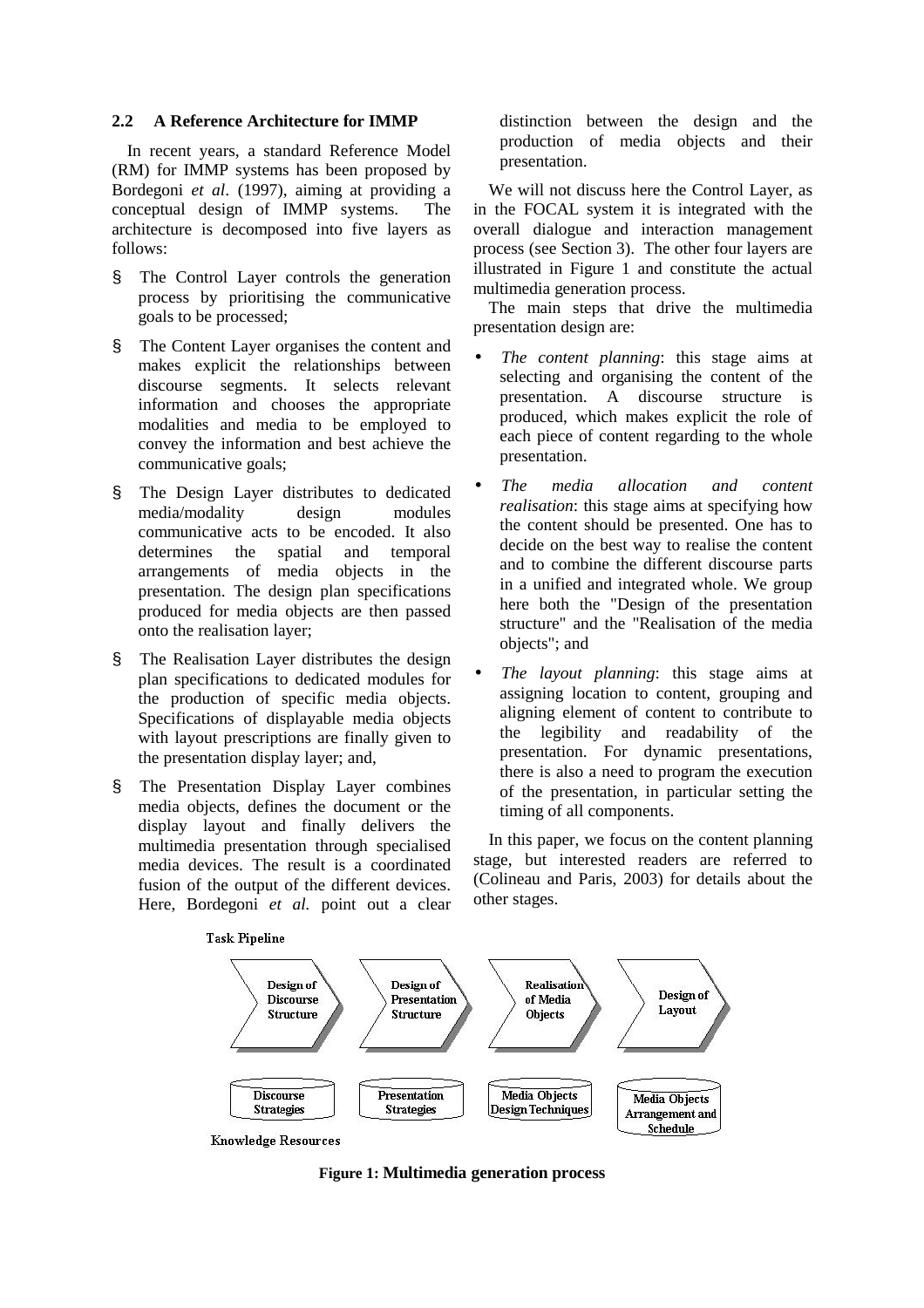## **2.3 Content Planning**

When dealing with multimedia presentations, a number of issues that do not occur in simple text planning arise:

- How can we maintain the coherence of a presentation when the content is realised through different modalities (i.e., language, graphics, video, etc.)?
- How do graphical representations, animations, etc. work? Do they have an internal structure (as text does) that can be expressed in term of rhetorical and discursive dependencies?
- Can we use a common representation to express both textual and graphical acts?

Following research in the field of text generation, most multimedia information presentation systems have taken a unified approach, based on hierarchical planning, to structure and organise multimedia data. In parallel, by applying the principle of textual coherence to multimedia information presentation, researchers have generalised the RST theory of coherence to the broader context of multimedia information.

Using this theory, the organisation of the document or the presentation is represented by a tree structure (i.e., the document discourse structure). It is the output of the content planner, and it provides a detailed representation of the content to be produced, indicating how parts of the structure are related and which purposes different parts of the generated content serve (see Figure 2). In particular, this permits an explicit representation of the relationships and dependencies between discourse segments, whichever modalities and/or the media are selected afterwards.

The discourse structure<sup>2</sup> shown in Figure 2 illustrates the discourse representation that might be built to represent and organise the content of an "induction brief executive summary", from a military plannning exercise (with a fictitious scenario and fictitious data). This structure organises the different content elements (e.g., executive summary sentences, maps) and highlights their respective roles within the presentation (e.g., providing background information or evidences supporting a claim).

 $\overline{a}$ 

We see that this executive summary is an integrated combination of text and illustrations (potentially static or dynamic illustrations). This example shows that the discourse structure may represent text as well as other multimedia contents, and that it can explicitly represent relationships across modalities (e.g., an illustration that supports text) and within modality (e.g., text that elaborates on another text part). If we examine the top of the discourse tree, it is organised into three discourse segments:

- the main node, which is a complex discourse segment considered as the nucleus (segment  $[2-5]$  + additional illustrations); and,
- two other discourse segments considered as satellites. One of the satellites (segment [1]) is linked to the nucleus by the rhetorical relation called *preparation*. This relation indicates that the satellite presents information which introduces the content presented by the nucleus. The other satellite is a complex discourse segment linked to the nucleus by the *elaboration* relation,*<sup>3</sup>* which indicates that the satellite provides additional information (e.g., geographic illustrations).

The discourse structure that is produced at the end of the content planning process presents several advantages. It provides a rich structure that can be reasoned about for a number of purposes, e.g., appropriate realisation in language, the placement of hypertext links, reasoning about user feedback and prior discourse, the coordination (as opposed to juxtaposition) of text, image, graphics or video.

Using a hierarchical planning approach ensures the unity of the whole multimedia information presentation by organising the entire presentation as one discourse structure, even though subparts may correspond to elements to be realised in different modalities and/or media. Having one overall discourse structure enables and facilitates the integration of various discourse elements.

 $\overline{a}$ 

<sup>&</sup>lt;sup>2</sup> The discourse tree has been simplified for readability.

<sup>&</sup>lt;sup>3</sup> Depending on the role of the satellite and the purpose of the information, the link between the satellite and the nucleus could also have been realised by the *enablement* relation. In that case, the information carried by the satellite would have supported the hearer in locating the region discussed in the summary.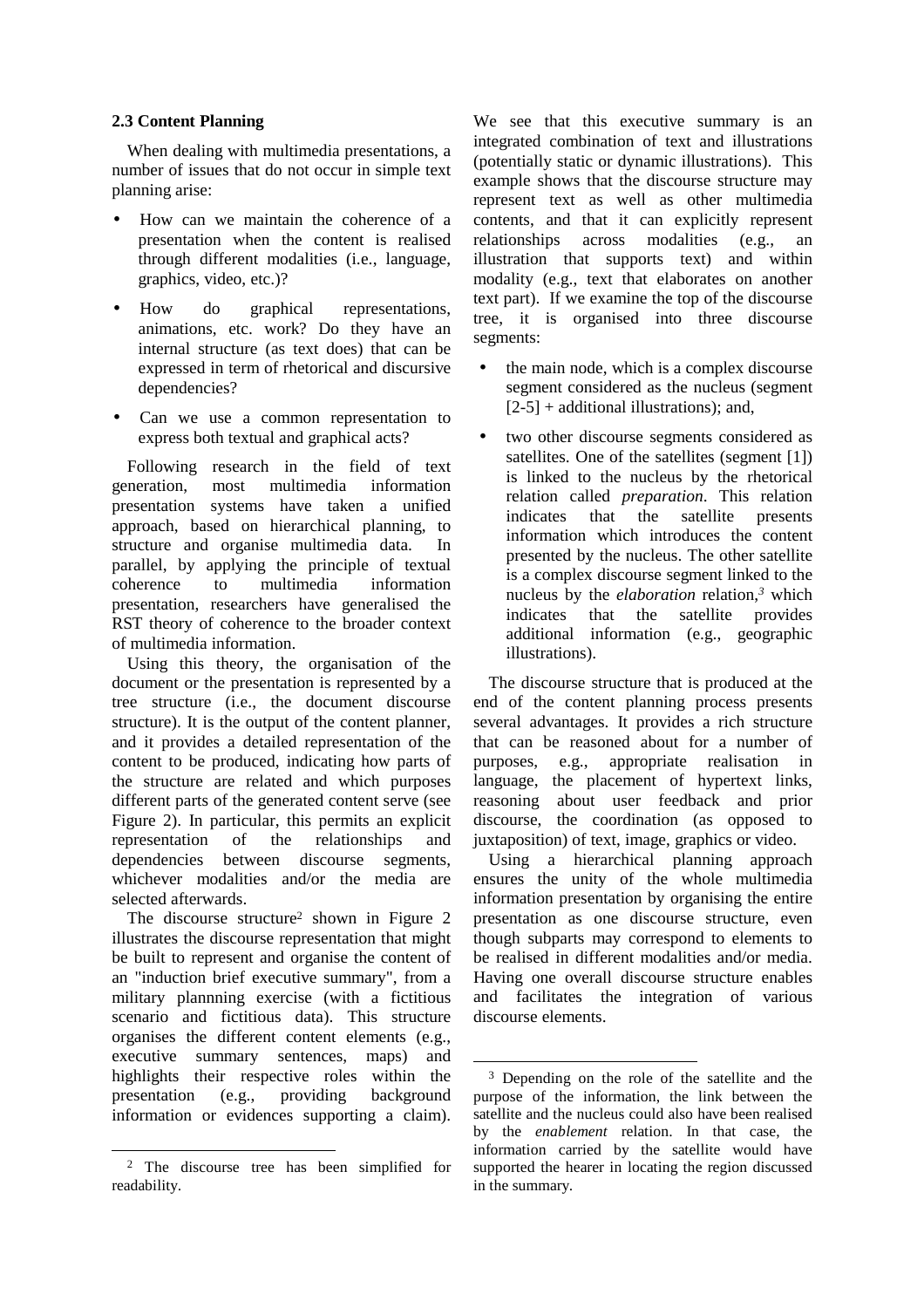

#### **Figure 2: Example of multimedia content represented with RST (a fictitious scenario)**

It also allows cross-references from one modality to the other (e.g., from text to graphics). This is explicitly stated in André and Rist (1995, p.9):

"*It seems reasonable to use text planning approaches not only for the organization of the textual parts of a multimedia presentation, but also for structuring the overall presentation. An essential advantage of a uniform structuring approach is that not only relationships within a single medium, but also relationships between parts in different media can be explicitly represented."* 

This integrated representation enables the delivery component of the system to act as a media coordinator in the preparation of the final presentation script, ensuring for example that parts of the presentation are not duplicated. It then becomes possible to factor out the needs of each individual presentation segment and to share the media objects throughout the presentation. This integrated view of the multimedia presentation also ensures that parts of the presentation are coherent and well integrated with each other. With this approach, we can set and evaluate some basic multimedia principles, such as the principle of modality, contiguity, coherence and redundancy.

# **3 FOCAL: a Command and Control Environment**

We now describe how we have extended the original FOCAL architecture to support the generation of multimedia presentations for military planning information.

## **3.1 Multimedia Presentation in the Focal Architecture**

FOCAL is based on a multi-agent architecture, implemented using ATTITUDE, a high-level language developed at DSTO (Lambert and Relbe, 1998). ATTITUDE is capable of representing and reasoning with uncertainty about multiple alternative scenarios (Lambert, 1999). Extending the original FOCAL architecture (Taplin *et al.* 2001) for IMMP involved adding agents to explicitly handle the design, the composition and the realisation of multimedia objects. The original "Conductor" agent, which had so far only been concerned with spoken input, was renamed Dialogue Manager (DM). It is now responsible for dialogue flow control and for understanding users' query, deciding what best answers the user's needs (i.e., the communicative goal). A new MultiMedia Presenter (MMP) agent has been introduced. It organises the presentation of information within FOCAL and carries out most of the multimedia generation process shown in Figure 1. The third stage (i.e., the realisation of media objects) is left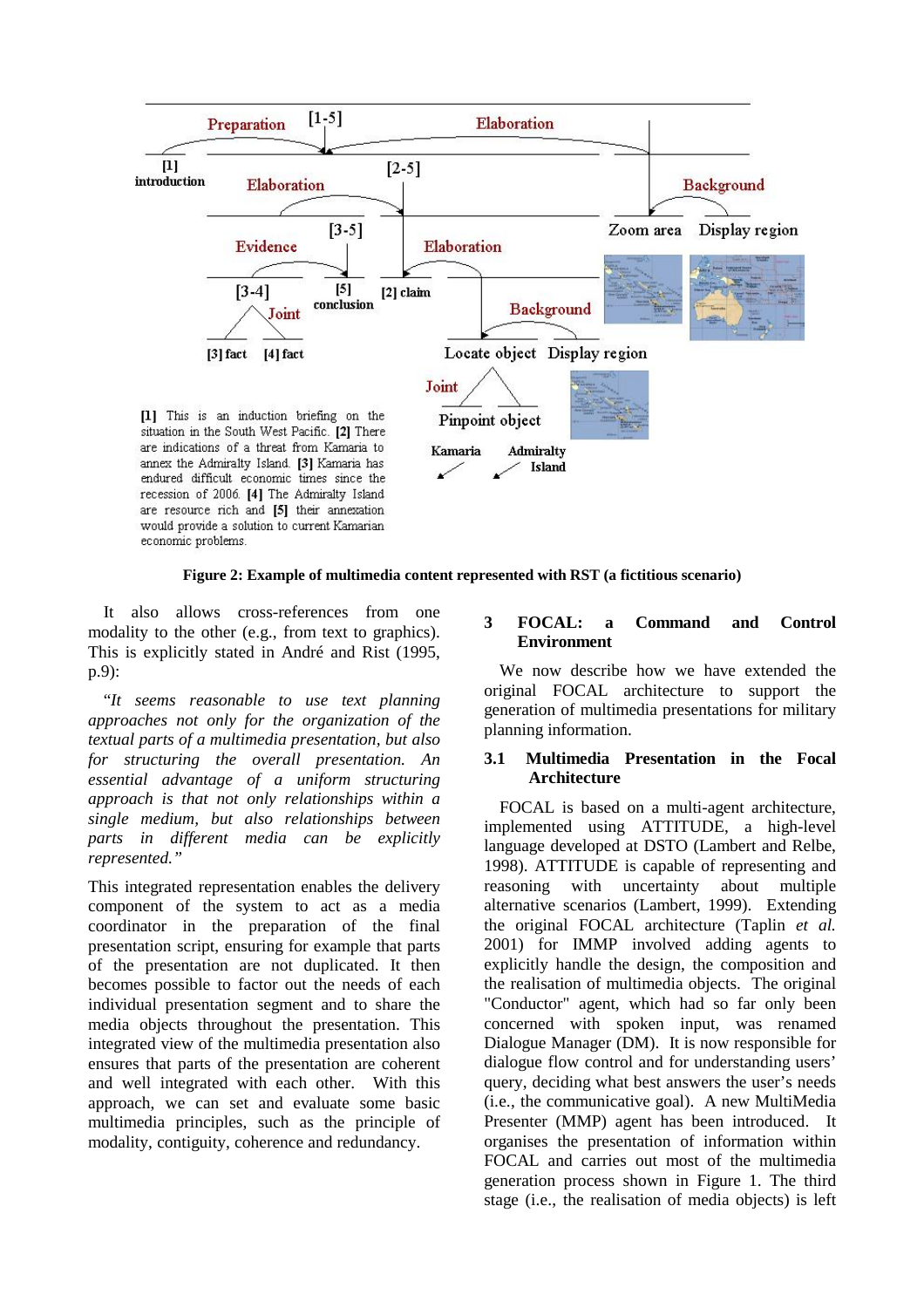to specific media generators, such as the natural language generator or the virtual video generator as shown in Figure 3. The data to be presented is accessed through the MMP agent, which determines, as part of the discourse plan, what information to include and integrate. The data come from various and heterogeneous sources, including spoken and typed input.

Figure 3 shows the FOCAL architecture from a presentation of information point of view, leaving aside aspects related to the processing and fusion of the input and connections to the Information Sources. It shows the different components and the main interactions amongst them. The architecture is organised around the two main agents for IMMP: the DM agent, responsible for the overall interaction, and the MMP agent, responsible for building a presentation and realising it using different media. They both act as "conductors": one for understanding, the other for generation.

Comparing the new architecture for FOCAL with the reference architecture for IMMP proposed by Bordegoni *et al.* (1997), the DM agent can be seen as corresponding to the Control Layer, deciding which communicative goals should be processed (i.e., the purpose of the presentation), while the MMP agent assumes the processes performed by the Content and Design layers.<sup>4</sup>

### **3.2 Interaction flow process**

In the current FOCAL scenarios, there are two modes: (1) the virtual adviser (VA) "pushes" the information that needs to be presented, namely delivers the briefing content, and (2) the VA allows users to ask questions to repeat or gain information.

With the IMMP architecture for FOCAL shown in Figure 3, these two modes follow the same flow process. In both cases, the aim is to answer either an explicit or an implicit information need by presenting information through complementary media. The information need may have been initiated by the system (i.e., briefing mode) or initiated by the user (i.e., questionanswering/dialogue mode).

When the system is answering a user's query, the DM agent has to understand the user's query in order to identify what is the user's information need.<sup>5</sup> This requires the DM agent to have access to domain knowledge, e.g., an ontology of the

l

domain (see Nowak *et al.,* 2004), to ensure that the query makes sense (i.e., is syntactically and semantically well-structured). Then, the DM's aim is to determine a communicative goal which answers this information need and to send this goal to the MMP agent. The communicative goal thus constitutes the input to the MMP agent. From this input, the MMP selects the appropriate discourse strategies to be developed (e.g., "explain mission").

Once the MMP receives a communicative goal, it can develop a discourse plan to satisfy this goal. The discourse plan aims at selecting the relevant content and organising it. A set of queries is thus sent to the Query agent to acquire the content identified.

Depending of the level of knowledge and expertise of the Query agent, the queries can either be forwarded to a specific Information Source (IS) agent responsible for the information requested, or be forwarded to all IS agents. In the latter case, the Query agent will have to choose the most appropriate amongst the responses received and send these to the MMP. The Query agent thus acts as an interface between the IS agent and the MMP agent. When the content of the information to be presented has been retrieved, the MMP allocates the realisation of each discourse segment (i.e., presentation unit) to the media-specific generators. The decision to encode information under a particular modality is made by taking into account several criteria represented as declarative rules and used by the planner engine.

Finally, the MMP has to supervise the realisation of each discourse segment. It acts as a media coordinator to ensure that each media-specific generator agent is working towards a consistent and synchronised presentation. The MMP ensures that the presentation plan is built cooperatively and that alternatives are negotiated if needed. Thus, the presentation design planning is a cooperative process amongst the media-specific generator agents, supervised by the MMP. In comparison with the reference architecture model, the MMP shares with the media-specific generator agents the tasks performed in the design layer of the architecture.

Each media-specific generator agent receives a discourse segment to be realised. It develops the design of this segment closely with the MMP before starting the generation process. These agents use specific knowledge sources (e.g., grammar and lexicon, icons region models, texture models, graphics techniques, etc.). In comparison with the reference architecture model, the mediaspecific generator agents perform the tasks represented in the realisation layer of the architecture.

<sup>4</sup> We are currently collaborating with UniSA on the design of a Media Selection agent and a Media Presentation agent for these two layers.

<sup>5</sup> In briefing mode, the DM agent generates the information need, while in dialogue mode, the information need comes from the input devices, whose output is sent to the Input Fuser and then to the DM.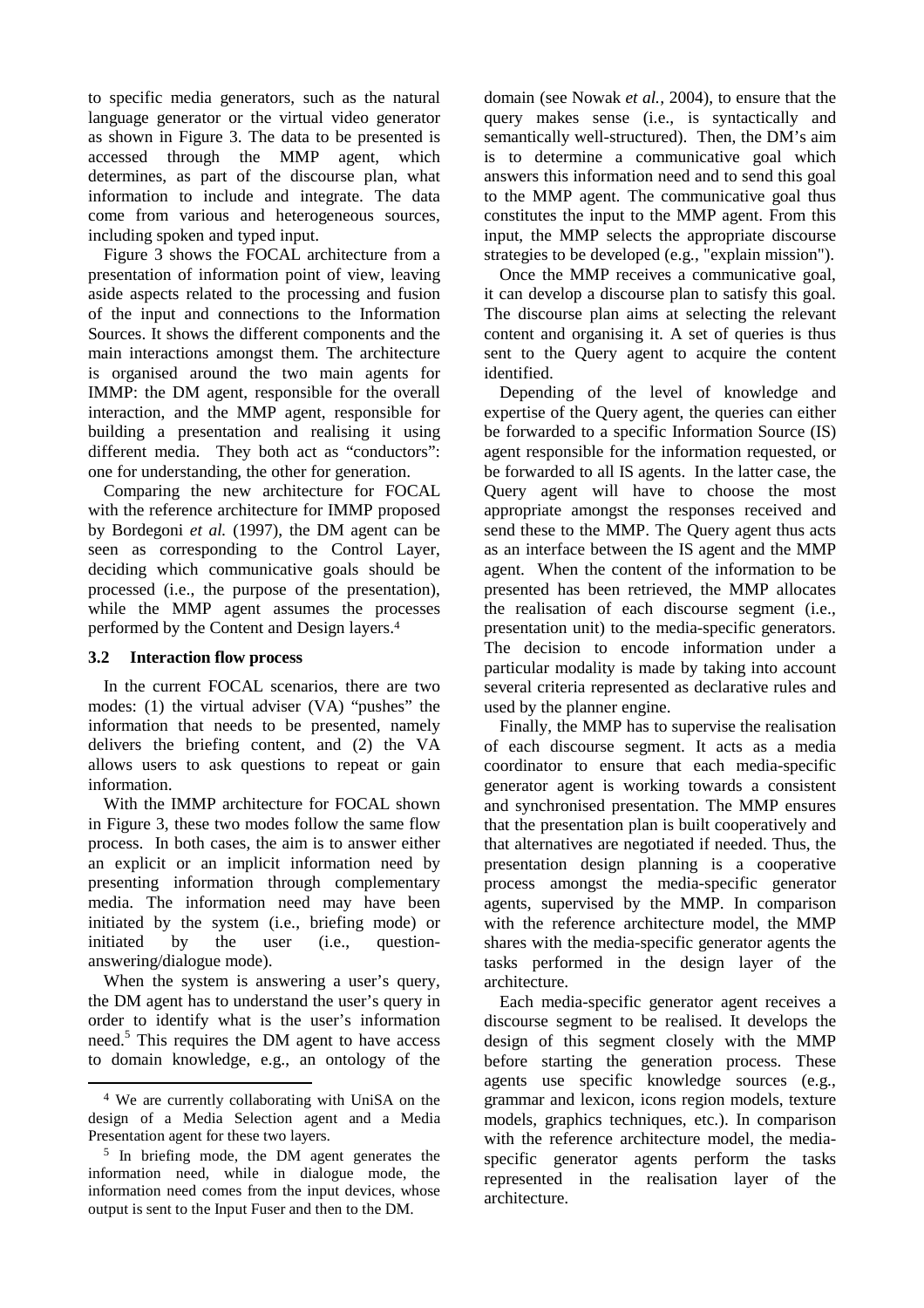

**Figure 3:** IMMP architecture for FOCAL

When each presentation unit has been realised and appropriately scheduled on a single timeline by the MMP, they are sent to their specific rendering devices to be displayed (cf. the presentation layer of the reference architecture).

The architecture and the interaction process flow described above have been designed to handle an interaction between a user and the FOCAL system. This means that, during a session, a user may interact with several virtual advisers. Virtual advisers can be considered as a means to interact with the system in the same way as a mouse or a pointing device. In this case, one DM and one MMP drive the interaction and provide appropriate answers. However in the case of multiple users interacting simultaneously with the system and in particular with different virtual advisers, the architecture will need to be extended to support parallel interactions. It will be necessary to have one DM and one MMP per interaction stream.

# **4 Discussion**

This work is still in its early stages, and the architecture proposed here has not yet been fully implemented; however the current FOCAL system is very much in line with the IMMP architecture. Although attention has so far been put mainly on the spoken dialogue with the virtual advisers (Estival *et al.*, 2003) and on the integration of new input modalities within a unified framework (Wark *et al.*, 2004), our intention is to continue the work to produce appropriately integrated presentations. To conclude this paper, we would like to briefly discuss issues of evaluation.

The FOCAL environment may be evaluated at different levels and for different purposes. The aspect which concerns us here is the generation of multimedia information and its integration across several modalities or media. The important questions then are whether users receive enough information, whether the information is relevant for them to accomplish their task, and whether the information has been appropriately represented and integrated. Through evaluation, we would like to be able to answer questions such as:

- Is a particular medium/modality to be preferred for the encoding of specific information in order to facilitate the comprehension and retaining of that material? Which information should be represented under which format?
- Which modalities best complement each other?
- How can we avoid the split-attention effect in multimedia material?
- Does the verbal or visual representation of information have an impact on its processing by users?